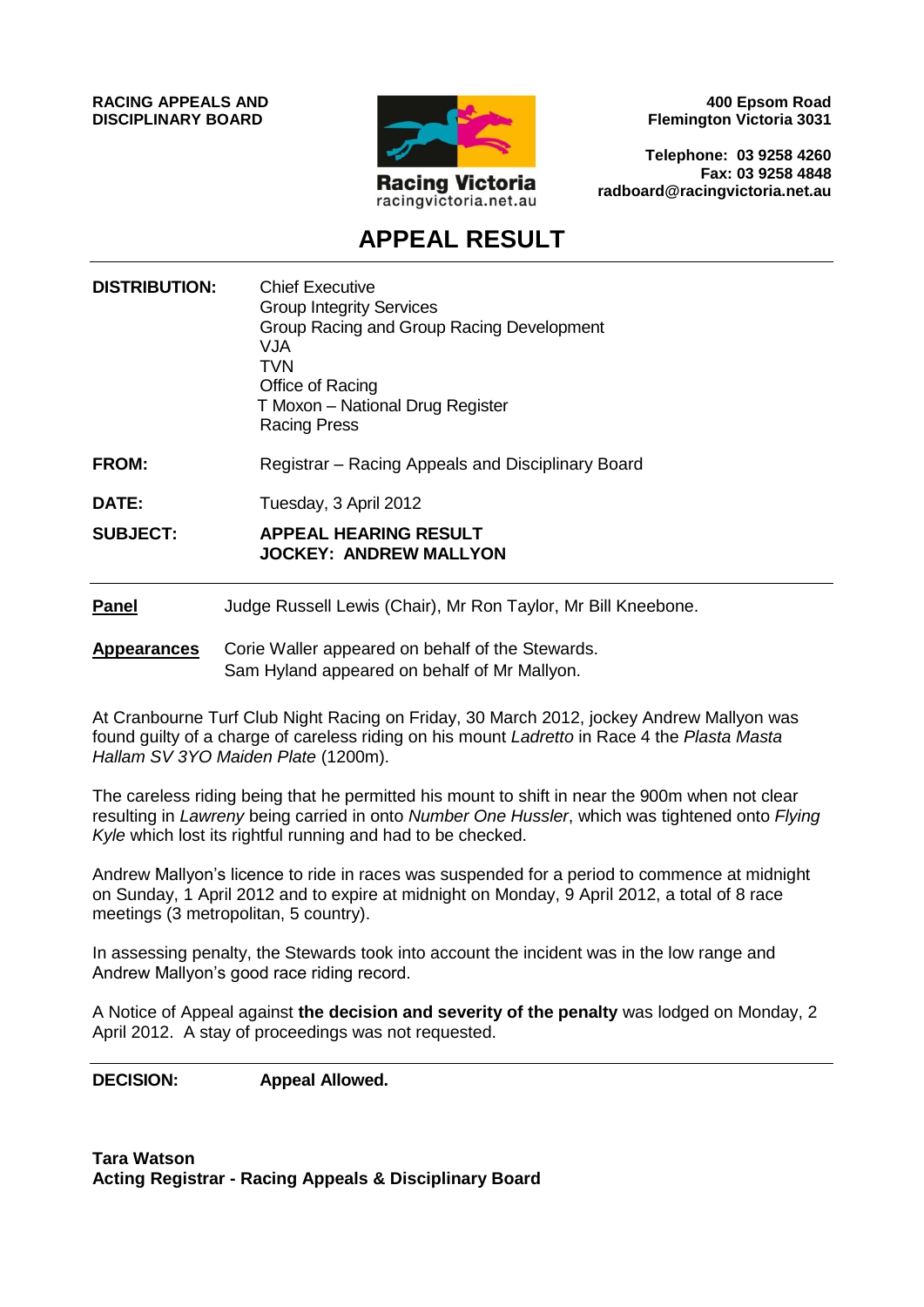# **TRANSCRIPT OF PROCEEDINGS**

## **RACING APPEALS AND DISCIPLINARY BOARD**

\_\_\_\_\_\_\_\_\_\_\_\_\_\_\_\_\_\_\_\_\_\_\_\_\_\_\_\_\_\_\_\_\_\_\_\_\_\_\_\_\_\_\_\_\_\_\_\_\_\_\_\_\_\_\_\_\_\_\_\_\_\_\_

**HIS HONOUR JUDGE R.P.L. LEWIS, Chairman MR W. KNEEBONE MR R. TAYLOR**

**EXTRACT OF PROCEEDINGS**

**DECISION**

# **IN THE MATTER OF THE PLASTA MASTA HALLAM SV THREE-YEAR-OLD MAIDEN PLATE OVER 1200 METRES AT CRANBOURNE (NIGHT) ON 30/3/12**

## **JOCKEY: ANDREW MALLYON**

## **MELBOURNE**

#### **TUESDAY, 3 APRIL 2012**

MR C. WALLER appeared on behalf of the RVL Stewards

MR S. HYLAND appeared on behalf of the Appellant